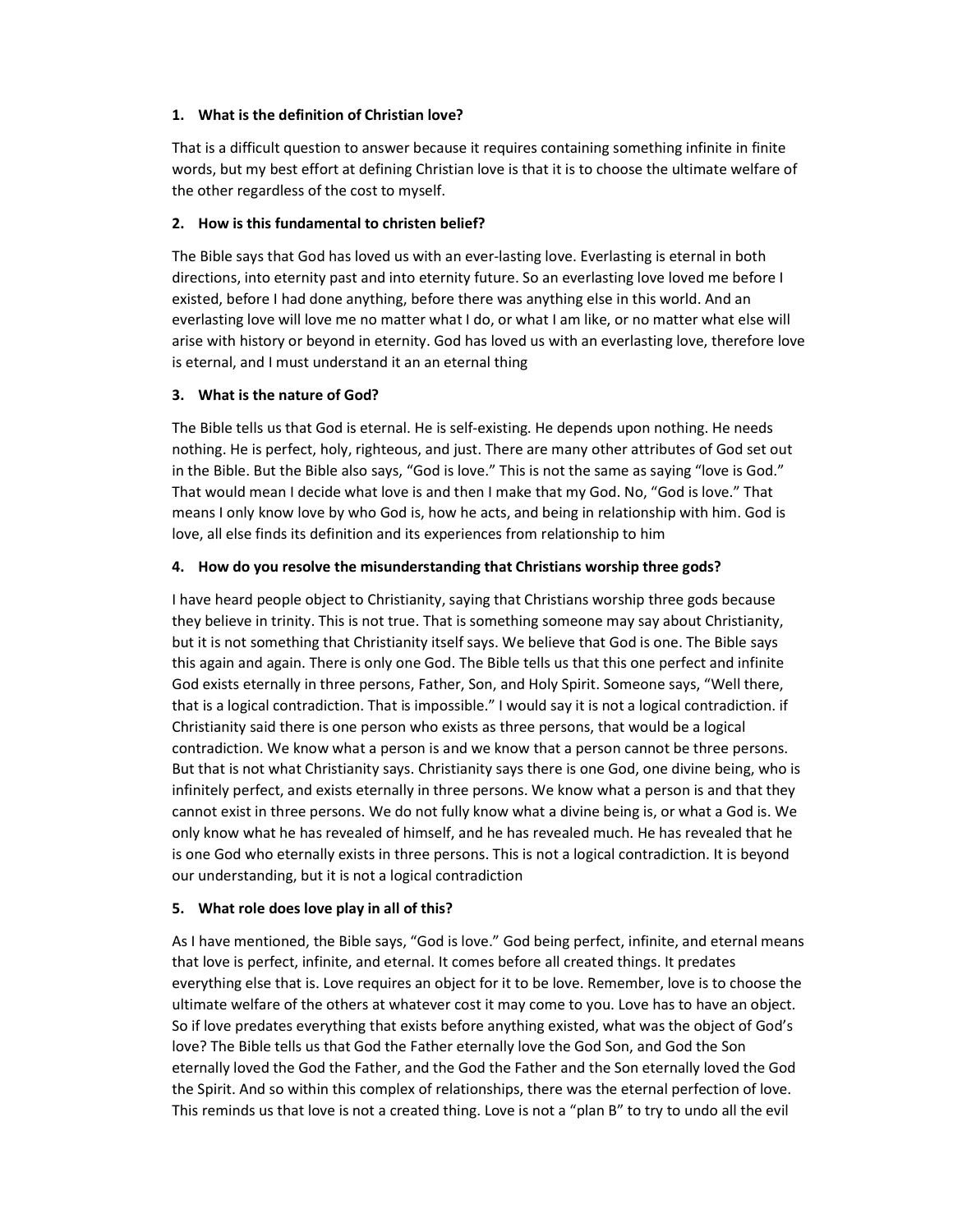and pain in the world. It is indeed an eternal thing, something in the very nature of God himself. The object and goal from the beginning was to share his love with the created world, especially human beings. So to love, to be loved is to be invited into the very fellowship of God within His trinity and to share in the love that began before all else. Such love had no beginning and existed before everything began.

## 6. Why was life created?

 God created life as an act of his love and to bring forth an object for his love. All the world was to be filled with his love, but especially he chose out the human race, those made in his image. He made us to love and be loved in fellowship with him and with one another

# 7. What role does love play in all of this?

Jesus taught us that this is what God requires of his people, to love the lord God with all your heart with all your soul with all your mind and with all your strength. The second commandment is like the first, to love your neighbour as yourself. This is the goal of God's creation. This is the goal of his redemption, that we may live in love with him and through him, love with one other

# 8. Why do we suffer?

We suffer because there is another power at work in the world. That power is evil. That power hates love. So we are saying that we suffer because of evil. We do not suffer because there is a philosophical category called evil. We suffer because there is a most powerful, but limited and exceedingly evil being in this world. God is love, the devil, Satan, is hate. He hates all that is of God, all that God does, and all that God makes the object of his love. Satan's goal is to spread hate, to do exactly the opposite of what God designed for the world—to give us life through his love. Satan wants to bring death through his hate

# 9. How does love solve this problem?

The Bible is quite clear. "For God so loved this world that he gave his one and only son that whoever would believe in him should not perish but have ever lasting life."

# 10. Why do we need the Bible?

God is infinite and we are finite. We could not know God unless he revealed himself to us. The Bible is God's written revelation of himself to us. The Bible itself says it is a light to our path and a lamp to our feet. Without it we would stumble through this world in spiritual darkness, we would not know his love, we would not know his plan, we would not know his promises, and we would not know his hope.

# 11. How are Jesus and Bible are different in Christianity?

The bible calls itself the word of God. It also calls Jesus the word of God. The Bible is the written word of God. Jesus is the living word of God. The Bible was given to us so that we could read of the living word of God, Jesus, and would be guided into relationship with him. We were given the bible not to make our brain full or our minds smarter, but that we might experience God's love in relationship with him through Jesus Christ.

# 12. How is it possible for Jesus to be fully human and fully God?

Explaining how that is be possible is beyond human words and is beyond finite mind like mine, or any other human being's understanding. But if we are asking why Jesus had to be fully God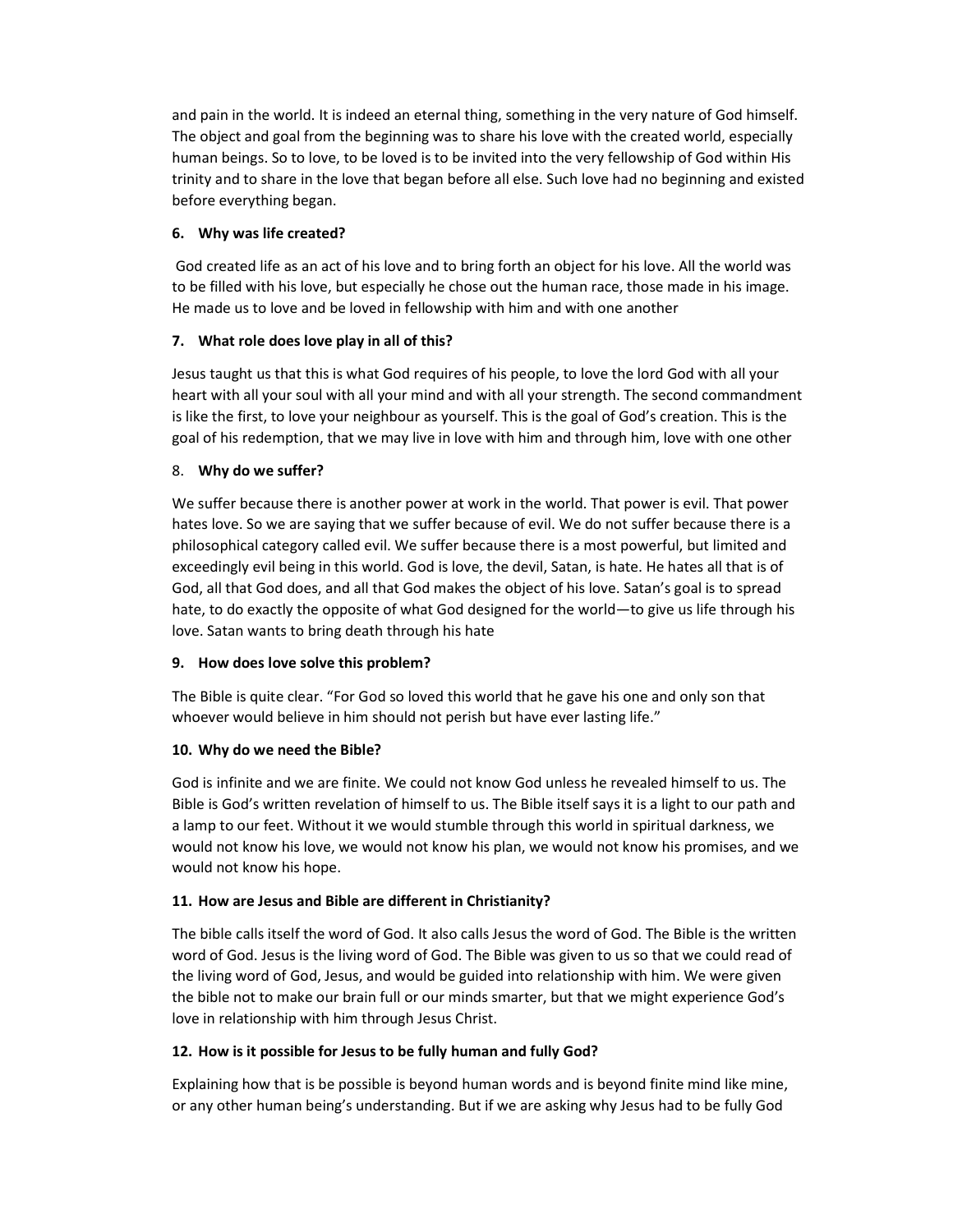and fully man, the Bible answers that. The bible tells us that we have sinned against God. He is an infinite, holy, perfect being. So our wrongs against him are infinite. He is eternal, so our wrongs are eternal. They have consequences that last forever. We come under his judgment justly because of sin. But it would take us forever and ever, and we still would never have paid the infinite and eternal debt we owe God. But God sent his own Son into the word as fully human so that he could stand in the place human race and bear the sins that I have committed, that we have committed. He could justly stand in our place being fully human. But being fully God he could take the infinite and eternal debt we owe and he could satisfy it. He could take the judgement due to us forever and in a moment on the cross he could remove it from us forever so that it would never come upon us again. Jesus is fully God and fully man because in no other way could there be the hope of redemption with God

#### 13. What does this say about love?

Remember our definition of love at the beginning, love is to choose the ultimate welfare of others regardless of the cost of oneself. Jesus taught that "Greater love has no man than this, that he lays down his life for his friends." Jesus, in love, sought his friends ultimate welfare at the cost of his own life. The Bible is quite clear, "In this we know love ..." In other words, we do not know love in any other way than this." "… that God sent his Son into this world to be the atoning sacrifice for our sins." This is seeking our ultimate welfare—forgiveness of sins, restoration to relationship with God, the promises of heaven—at his highest cost, his physical death, and of course his resurrection from the dead.

## 14. Why is it a problem to forget the experience and focus so much on the text?

The bible was given to us as written word of God so that we may have relationship with the living word of God, Jesus. That we might experience his love. But it is possible to become so fascinated with the text of the bible that we simply become experts in information, we just learn the words, but miss the experience of God's love. This is not God's plan at all. We only know of God's love through Jesus through the written words in the Bible. But his goal all along was that it would be more than information taken into our brains, but it would become a living experience in the depth of our souls. This is why the one who breaths out the Scripture through human authors, the Holy Spirit, is given to the child of God. The Bible says, "God poured out his love into our hearts through the Holy Spirit whom he has given to us." The written word of God is to guide us to the living word of God, who through the Holy Spirit makes the love of God real in us and through us.

# 15. Has the Bible changed and does it have internal contradictions?

The Bible has not changed. No, the Bible does not have internal contradictions. These are often brought up by those who would rather not believe what the Bible says. The facts are Bible, the New Testament in particular, is the most highly attested and accurate text of ancient history. The facts simply bear this out and can be found far and wide. But let me just offer this--We have approximately 25,000 ancient manuscripts of the New Testament. 25,000! The next closest document of antiquity is Homer's Iliad, of which we have 643 fragments of manuscripts. The nearest of those manuscripts to the original is some 2,000 years away from its authorship. The nearest fragment of the New Testament we have to its origin is within 50 or 60 years. Of all those 25,000 manuscripts they are said to be 85% in agreement and when they are put together into the three most commonly trusted total Greek manuscripts, we find that they agree at 98 to 99% of the text, perfectly and completely. The other percentage or two is filled with simple little